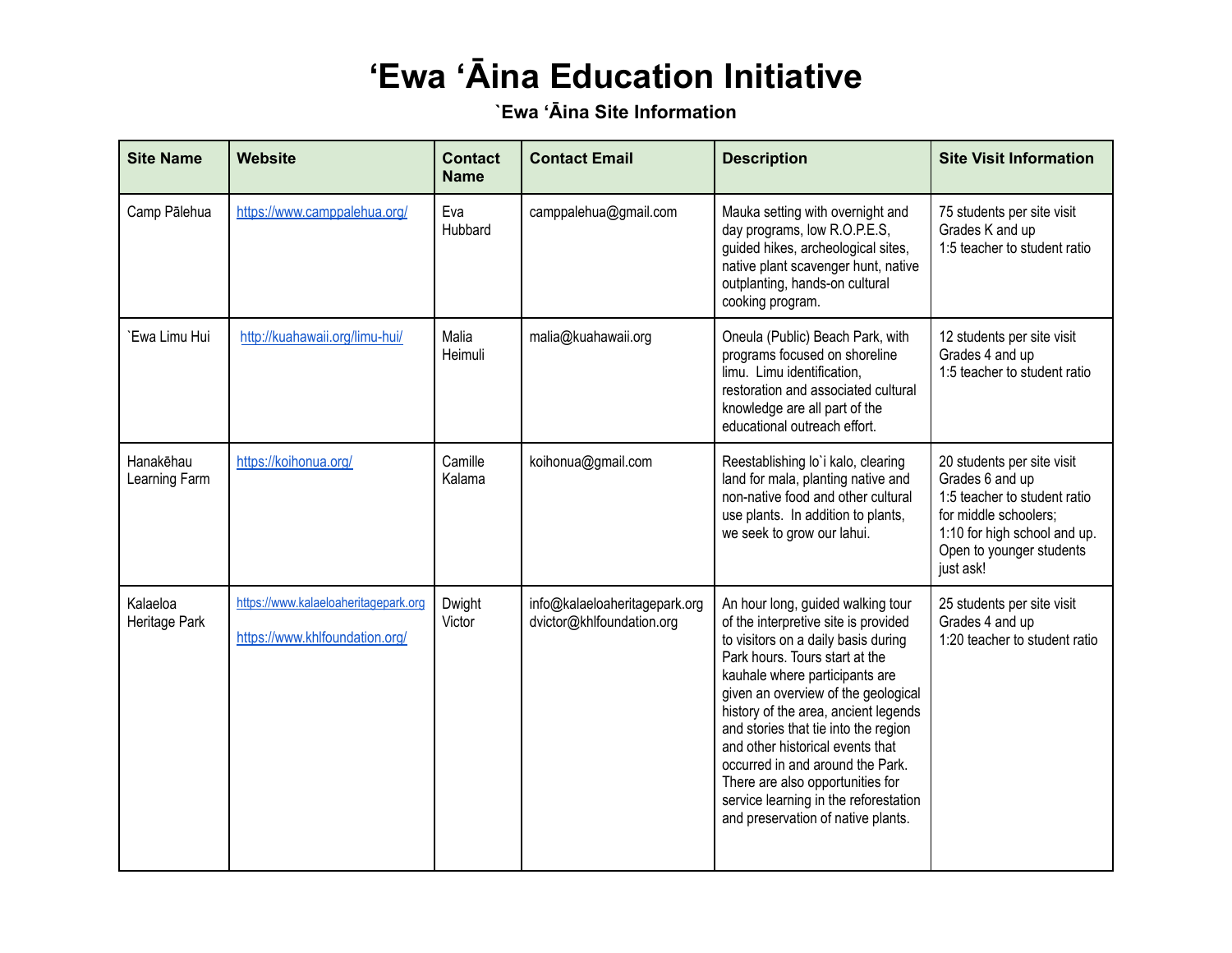| Kapapapuhi<br>Point Park<br>Hui o<br>Ho'ohonua  | https://www.malamapuuloa.org/                          | Sandy Ward           | malamapuuloa@gmail.com                   | Public park with shoreline, stream<br>and fishponds all undergoing<br>intense restoration. Self guided<br>and staff guided programs<br>available that include kilo,<br>mo'olelo, Hawaiian place names,<br>native plant restoration, invasive<br>plant and opala removal - as well<br>as tailored visit/activity plans. Our<br>`ohana/group Adopt-a-Plot<br>program is also an option for site<br>visits, with or without staff<br>guidance.                                                                                                                                                                                                                                                                                                                                                                                                                                                                                         |                                                                                |
|-------------------------------------------------|--------------------------------------------------------|----------------------|------------------------------------------|-------------------------------------------------------------------------------------------------------------------------------------------------------------------------------------------------------------------------------------------------------------------------------------------------------------------------------------------------------------------------------------------------------------------------------------------------------------------------------------------------------------------------------------------------------------------------------------------------------------------------------------------------------------------------------------------------------------------------------------------------------------------------------------------------------------------------------------------------------------------------------------------------------------------------------------|--------------------------------------------------------------------------------|
| Kauhale -<br>Hoakalei<br>Cultural<br>Foundation | http://www.hoakaleifoundation.or<br>g/kauhale-preserve | Ku`uwainani<br>Eaton | hoakaleiculturalfoundation@g<br>mail.com | As in days of old, when visitors to a<br>Hawaiian home were greeted and<br>invited in, we welcome you to walk<br>along the Kauhale Heritage Trail.<br>Come, be welcomed, and learn the<br>history of this storied<br>landscape. The Kauhale Heritage<br>Trail was developed under the<br>guidance of the late Arline<br>Wainaha Ku'uleialoha Brede Eaton<br>(1927-2013). Kupuna Eaton was a<br>life-long resident of Pu'uloa and a<br>founding member of Hoakalei<br>Cultural Foundation.Along the 1/4<br>mile trail you'll see evidence of<br>traditional Hawaiian life on the<br>coastal plain of Honouliuli.<br>Preserved here are platforms,<br>enclosures, mounds, walls, and<br>alignments created by the people<br>who used this place and called it<br>home. You will also see plants that<br>once thrived along this coast and<br>that would have been found in and<br>around traditional Hawaiian coastal<br>settlements. | 30 students per site visit<br>Grades K and up<br>1:10 teacher to student ratio |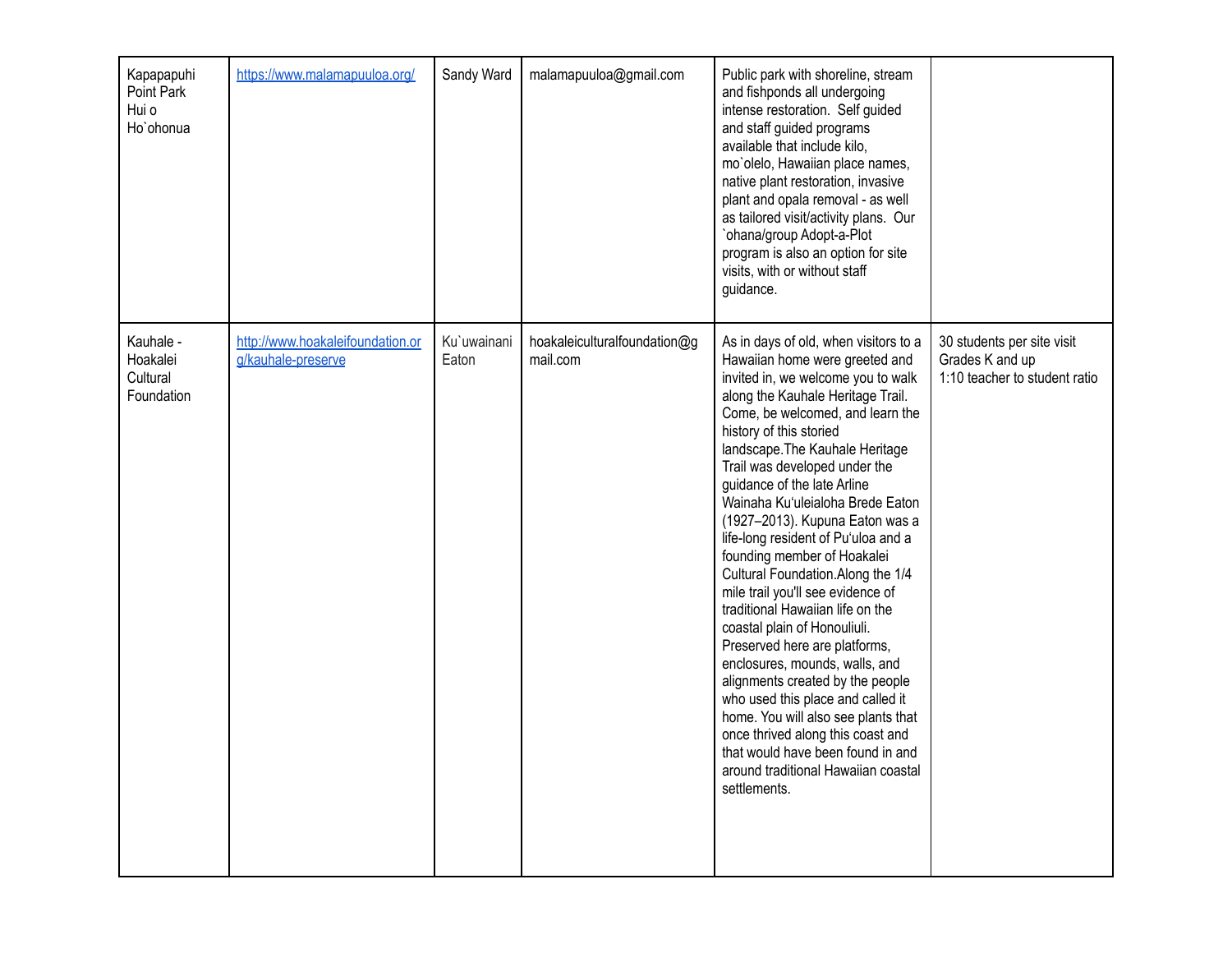| Kuhialoko           | https://www.hawaiipeoplesfund.o<br>rg/kuhialoko/                 | Ali`i Minor      | meakaurockdahale@yahoo.com | Kuhialoko promotes and instills<br>values and practices of<br>environmental stewardship by<br>engaging students in habitat and<br>natural resource management<br>through a direct and hands on<br>approach while perpetuating<br>various traditional and cultural<br>practices rooted in the<br>understanding of indigenous<br>knowledge systems, ahupuaa<br>based resources management, and<br>the sustainability for future<br>generations. Our hui sees this shift<br>in mindset to a more open and<br>interconnected relationship with<br>'āina and 'ohana as the first step in<br>preserving and restoring<br>abundance and a sense of<br>community ownership and kuleana<br>to Pu'uloa, an area riddled by a<br>long history of military occupation<br>and displacement. | 40 students per site visit<br>Grades Pre-K and up<br>1:10 (depending on the age)<br>teacher to student ratio. |
|---------------------|------------------------------------------------------------------|------------------|----------------------------|--------------------------------------------------------------------------------------------------------------------------------------------------------------------------------------------------------------------------------------------------------------------------------------------------------------------------------------------------------------------------------------------------------------------------------------------------------------------------------------------------------------------------------------------------------------------------------------------------------------------------------------------------------------------------------------------------------------------------------------------------------------------------------|---------------------------------------------------------------------------------------------------------------|
| Kuhiawaho           | https://www.kuhiawaho.org/                                       | La'akea Ai       | laakea@kuhiawaho.org       | The 'ohana Ka'ōpua-Fitzgerald<br>have been here on behalf of<br>Kamehameha Schools, striving to<br>provide Kanaka 'Ōiwi leadership<br>opportunities and instill kanaka<br>identity through 'āina based<br>stewardship: `āina restoration,<br>mālama hāloa, waiele, huki, kanu,<br>ku'i kalo, imu.                                                                                                                                                                                                                                                                                                                                                                                                                                                                              | 25 students per site visit<br>Grades K and up<br>1:15-20 teacher to student<br>ratio                          |
| Loko l'a<br>Pā`aiau | https://www.aieacommunity.org/p<br>rojects/loko-paaiau-fishpond/ | Kēhaulani<br>Lum | ealapaaiau@gmail.com       | The shores of Pearl Harbor were<br>once dotted with twenty-two<br>enclosed fishponds that were used<br>by Native Hawaiians to farm fish.<br>Of the twenty-two, only three<br>remain relatively intact. The most<br>accessible of these is Loko<br>Pā'aiau, located adjacent to the<br>McGrew Point Navy housing area.                                                                                                                                                                                                                                                                                                                                                                                                                                                          |                                                                                                               |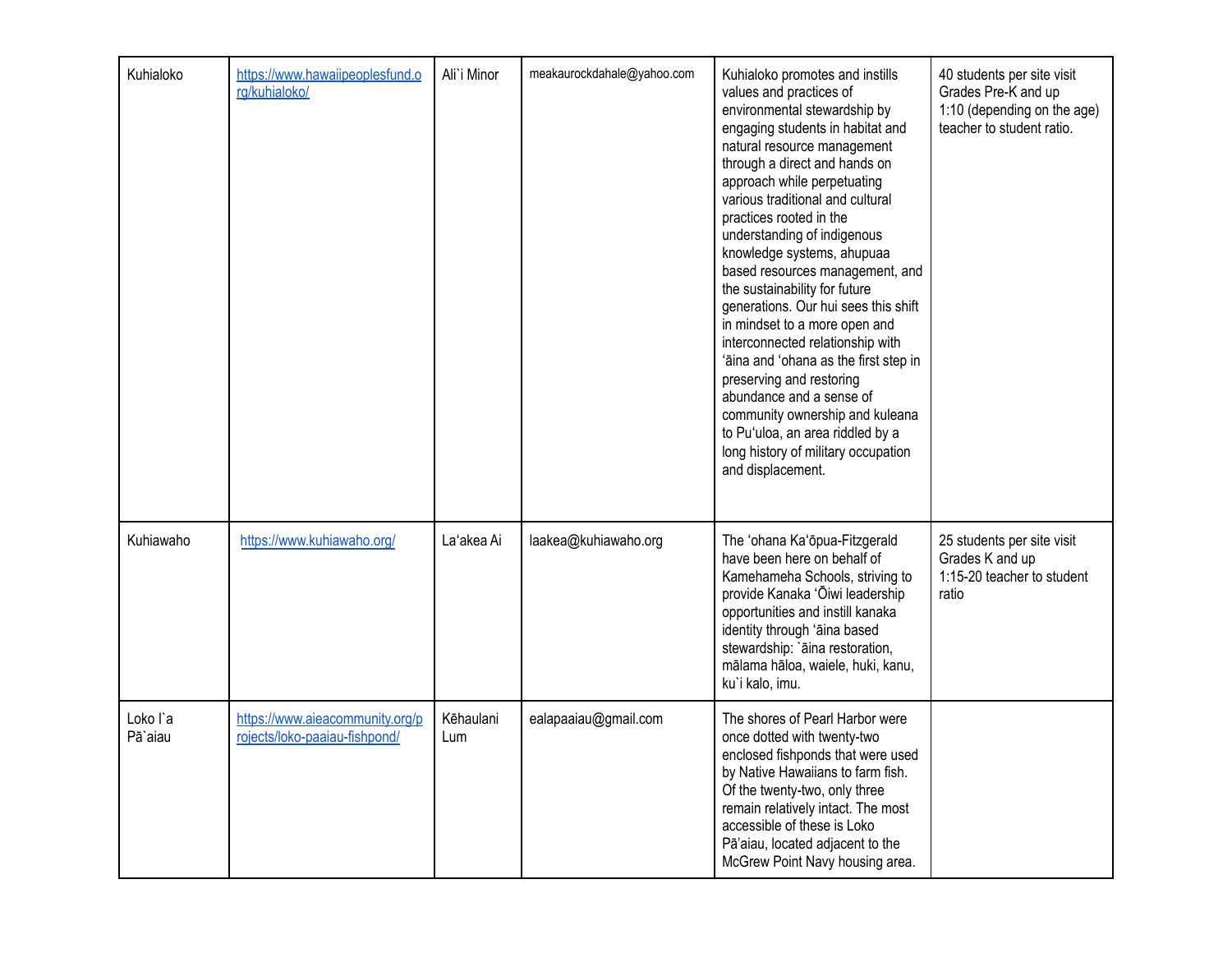| Loko l'a Pā`aiau<br>Cont.  |                                           |                     |                                   | Since 2014, the 'Aiea Community<br>Association, the Ali'i Pauahi<br>Hawaiian Civic Club, and the<br>United States Navy have worked<br>together to begin the process of<br>restoring this historic fishpond.<br>Only five years ago, this area<br>would have been an<br>unrecognizable forest of mangrove<br>trees. Thanks to the hard work of<br>many individuals, the area is now<br>cleared out. A preservation plan is<br>in the works to work toward the<br>restoration of the pond. |  |
|----------------------------|-------------------------------------------|---------------------|-----------------------------------|------------------------------------------------------------------------------------------------------------------------------------------------------------------------------------------------------------------------------------------------------------------------------------------------------------------------------------------------------------------------------------------------------------------------------------------------------------------------------------------|--|
| Mālama<br>Learning Center  | https://www.malamalearningcent<br>er.org/ | Pauline<br>Sato     | info@malamalearningcenter.or<br>g | Based at Palehua, they facilitate<br>activities at multiple sites including<br>their native plant nurseries. Their<br>programs include Island Scholars,<br>the Green Collar Institute, Ola na<br>Kini, Mālama `Āina Field School,<br>Palehua native plant restoration,<br>school/community gardens,<br>school-based sustainability<br>programs, field site restoration<br>programs, hands on workshops for<br>families (WOW) and Wai Huihia<br>informal teacher PD                       |  |
| Ulu A'e<br>Learning Center | https://uluae.org/                        | Mikiala<br>Lidstone | miki@uluae.org                    | Ulu A'e was formed in 2014 with<br>the vision to have an entire<br>community knowledgeable about<br>its history, culture and language.<br>We deliver programs with lessons<br>in Hawaiian language, hula, chant,<br>music, native arts and healthy<br>living.<br>Our mission is to empower and<br>enrich lives through programs that<br>develop skills, build confidence and<br>promote healthy relationships<br>based on the values and customs<br>of our kūpuna.                       |  |